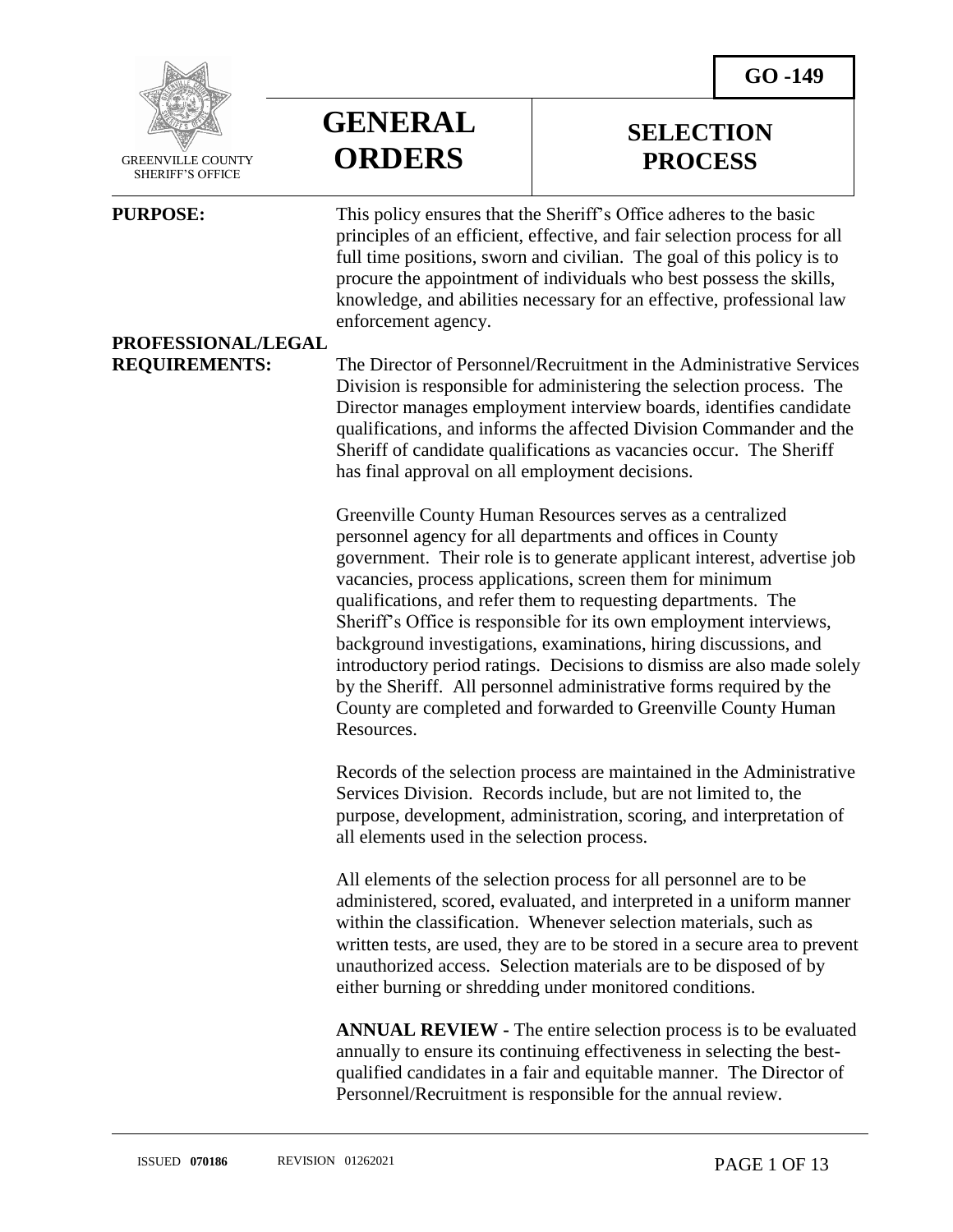| <b>ADVERSE IMPACT:</b>                        | Adverse impact, if any, in the selection process is measured by<br>comparing the selection rates for each race, sex, and ethnic group in<br>proportion with the group having the highest selection rate. Adverse<br>impact occurs when decisions, practices or policies, even though they<br>may be unintentional, has a disproportionately negative effect on a<br>protected group. The following procedures apply to adverse impact:<br>1. Records and data that may be used to monitor adverse impact<br>are maintained on file in the Administrative Service Division.<br>2. Any written tests that may be used in the selection process are<br>to be job related, valid and non-discriminatory.<br>3. All elements of the selection process administered outside of<br>the Sheriff's Office are to meet these same requirements of<br>being job related, valid and non-discriminatory. |
|-----------------------------------------------|---------------------------------------------------------------------------------------------------------------------------------------------------------------------------------------------------------------------------------------------------------------------------------------------------------------------------------------------------------------------------------------------------------------------------------------------------------------------------------------------------------------------------------------------------------------------------------------------------------------------------------------------------------------------------------------------------------------------------------------------------------------------------------------------------------------------------------------------------------------------------------------------|
| <b>OCCUPATIONAL</b><br><b>QUALIFICATIONS:</b> | The Sheriff's Office uses the minimum age and physical<br>qualifications as promulgated by the South Carolina Criminal Justice<br>Academy and the South Carolina Code of Laws for deputy positions.<br>Standards adopted beyond these must meet the requirements of being<br>job related, valid and non-discriminatory.                                                                                                                                                                                                                                                                                                                                                                                                                                                                                                                                                                     |
|                                               | PRE-EMPLOYMENT MEDICAL EXAMINATION - Prior to<br>appointment to an introductory status, all candidates for sworn deputy<br>positions must have a medical examination conducted by a licensed<br>physician. The examination is carried out and recorded on the<br>medical examination form supplied by the South Carolina Criminal<br>Justice Academy and conducted following a conditional offer of<br>employment.                                                                                                                                                                                                                                                                                                                                                                                                                                                                          |
|                                               | PHYSICAL ABILITIES TEST - A physical abilities test for Class 1<br>sworn applicants is included as part of the screening process to ensure<br>the fitness of an individual to undergo required physical training at the<br>South Carolina Criminal Justice Academy and to demonstrate the<br>candidates ability to perform the essential functions of the job, with or<br>without reasonable accommodations. The physical abilities test is to<br>be job related using valid and non-discriminatory procedures. The<br>events in the testing protocol are to be representative of the degree of<br>physical abilities that sworn personnel are expected to maintain<br>throughout their career and specific to their job classification.                                                                                                                                                    |
|                                               | <b>EMOTIONAL ABILITIES / PSYCHOLOGICAL FITNESS</b><br><b>ASSESSMENT</b> – Following a conditional offer of employment and<br>prior to appointment to introductory status, all candidates for sworn a<br>position must have an emotional stability and psychological fitness<br>assessment conducted by qualified professionals. Records of<br>assessment results are to be maintained in separate files under secure<br>conditions by the Director of Personnel/Recruitment.                                                                                                                                                                                                                                                                                                                                                                                                                |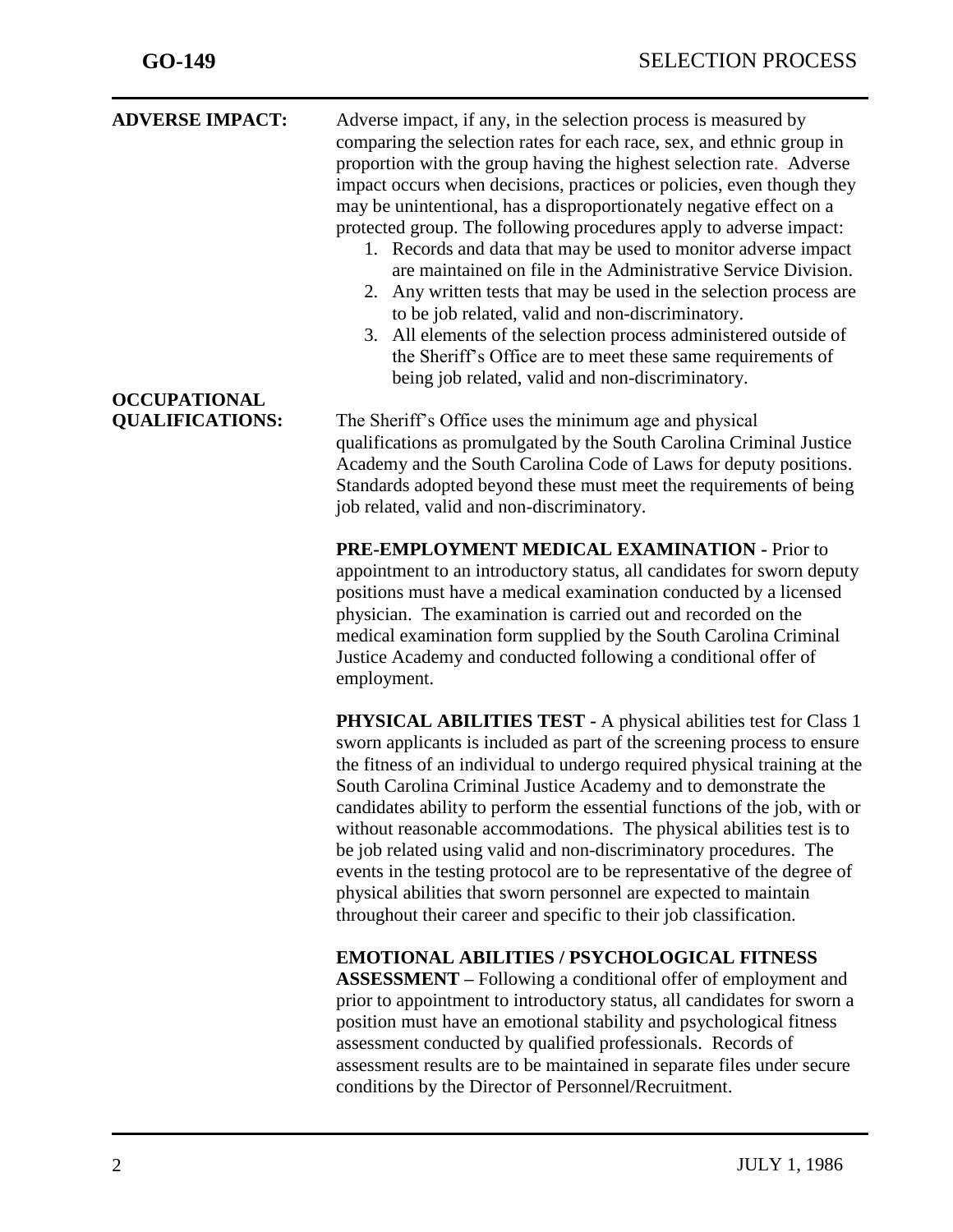**RECORD RETENTION** - Retention of medical, psychological, and emotional examinations for, at least, five years after termination or rejection from employment may then destroyed.

### **SELECTION PROCESS ADMINISTRATIVE PRACTICES**

**AND PROCEDURES: APPLICANT SCREENING PROCESS -** The Administrative Services Division is responsible for screening and scheduling applicants for interviews. After successful completion of the interview, the applicant will be given a Physical Abilities Test. Applicants for all positions are informed in writing of all elements of the selection process, the expected duration of the process, and procedures for re-application.

> **EMPLOYMENT INTERVIEW RECORDS -** The Administrative Services Division is responsible for maintaining all records pertinent to employment interviews. At the conclusion of employment interviews, background investigations are initiated on candidates qualified for further processing. The list of rated candidates will be effective as long as qualified candidates remain on it and applications have not expired.

**BACKGROUND INVESTIGATIONS** - Background Investigations, concerning all relevant, non-medical information, which can reasonably be obtained to determine a hiring decision, will be performed prior to the conditional offer of employment. However, the act of hiring does not preclude a further background investigation, if warranted.

**PRE-OFFER APPLICANT TESTING -** Following a satisfactory background investigation, a polygraph test will be scheduled. Upon completion, the background investigation report and testing results are submitted to the Director of Personnel/Recruitment. Recommendations for selection are forwarded to the Sheriff for consideration by the Director of Personnel/Recruitment.

**CONDITIONAL OFFER OF EMPLOYMENT –** Is an offer of employment, conditioned upon medical evaluation and testing to ensure the applicant can perform the essential functions of the job, with or without reasonable accommodations. Following a conditional offer of employment, a psychological / emotional assessment, medical examination and a drug screening are scheduled.

# **INTAKE AND**

**QUESTIONNAIRE:** Once Greenville County Human Resources is notified that the Sheriff's Office will accept applications, a public posting for employment is made by Human Resources for a minimum of five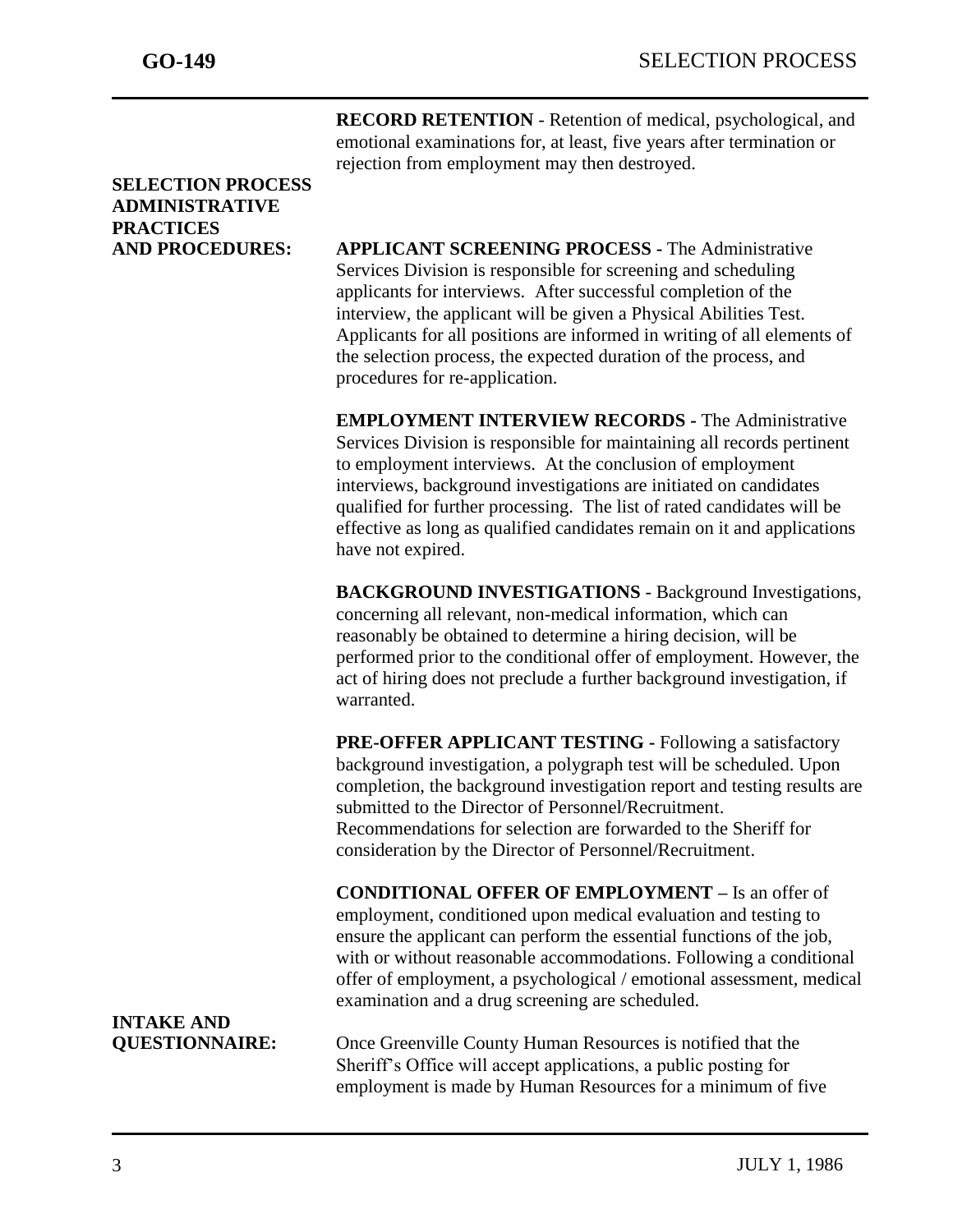days. Applications received by mail are forwarded to the Administrative Services Division for processing. Each applicant is contacted by mail and provided with an overview of the selection process and a pre-employment screening questionnaire. Applicants, who have applied "on-line", through the internet, are required to complete the questionnaire prior to submission. At the point of completion, each applicant is electronically provided with an overview of the selection process. Online applications and questionnaires are electronically forwarded to the Administrative Services Division for processing. The Director of Personnel/Recruitment, or his designee, reviews all returned questionnaires. Once questionnaires are approved, an applicant's status changes to active applicant. As staffing needs require, applicants are scheduled for an Employment Interview Board. **EMPLOYMENT INTERVIEW BOARD:** Each Employment Interview Board is comprised of management/supervisory staff and the Director of Personnel/ Recruitment, or his designee, as members. One to two additional members of the same job classification are chosen to complete each Board. Board members are to have at least two years work experience with this agency. When reasonably possible, the composition of the board should have four members and should represent personnel from diverse groups utilized in selection processes, particularly the Employment Interview Board. **INTERVIEW QUESTIONS** – Interview procedures are to be valid, useful, and non-discriminatory. Interview questions are prepared by individual members based on expected job performance or legitimate occupational qualifications. Questions are in no way to reflect discriminatory inferences. Questions are reviewed by the Director of Personnel/Recruitment prior to the Board convening. **BOARD SCORES** – To ensure scoring is consistent and uniform, the Director of Personnel/Recruitment is to confirm Board Members are familiar with the Employment Interview Rating Guide. Standard score sheets are to be used with a rating scale of 1 through 10. The lowest acceptable score is 8.25 with a maximum score of 10. Applicants are notified of board results by mail. **BACKGROUND INVESTIGATION:** A background investigation is to be conducted on every candidate for employment, sworn and civilian, prior to appointment to introductory status. Background investigations include but are not limited to:

> 1. Verification of the candidate's credentials, such as educational achievement, employment, age, residence, and citizenship.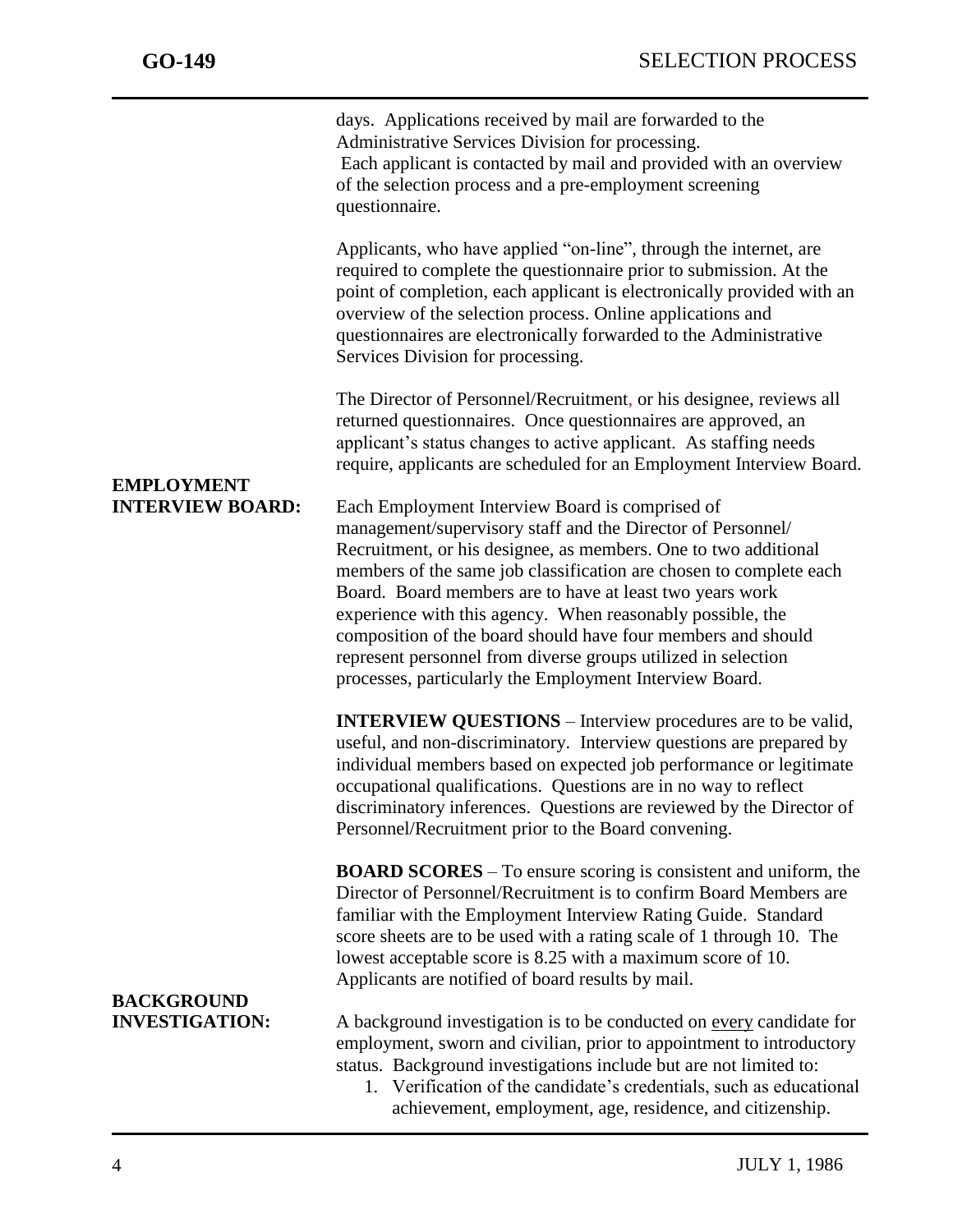|                                  | 2. A criminal history, warrant and civil process check with both<br>local and NCIC records.                                                                                                                                                                                                                                                                                                                                                                                                  |
|----------------------------------|----------------------------------------------------------------------------------------------------------------------------------------------------------------------------------------------------------------------------------------------------------------------------------------------------------------------------------------------------------------------------------------------------------------------------------------------------------------------------------------------|
|                                  | 3. A credit history check.                                                                                                                                                                                                                                                                                                                                                                                                                                                                   |
|                                  | 4. Verification of the applicant's driving record by a copy from<br>the South Carolina Department of Motor Vehicles. If needed,                                                                                                                                                                                                                                                                                                                                                              |
|                                  | a SLED check prior to appointment.                                                                                                                                                                                                                                                                                                                                                                                                                                                           |
|                                  | 5. Verification of at least three personal references.                                                                                                                                                                                                                                                                                                                                                                                                                                       |
|                                  | 6. Verification of employer references from the most recent                                                                                                                                                                                                                                                                                                                                                                                                                                  |
|                                  | positions dating back at least five years or to age eighteen.                                                                                                                                                                                                                                                                                                                                                                                                                                |
|                                  | Background investigations are completed by the Sheriff's Office<br>BACKGROUND INVESTIGATOR who is assigned to the<br>Administrative Services Division. The Background Investigator is a<br>sworn employee trained to collect and record background<br>information.                                                                                                                                                                                                                           |
|                                  | <b>BACKGROUND INVESTIGATION RECORDS - Written reports</b><br>of background investigations for employed sworn candidates are sent<br>to the South Carolina Criminal Justice Academy. Records of all hired<br>candidates' (sworn and civilian) background investigations are<br>maintained on file for, at least, five years and all other candidates'<br>background files will be stored for two years. Records are disposed<br>of by either burning or shredding under monitored conditions. |
| POLYGRAPH<br><b>EXAMINATION:</b> | After completion of background investigations all candidates for full-<br>time employment may be subjected to polygraph examinations.<br>Applicants are given a list of the areas from which polygraph<br>questions will be generated. This is accomplished with pre-offer<br>questionnaires and prior to polygraph examination.                                                                                                                                                             |
|                                  | Polygraph examinations on candidates for employment are performed<br>by examiners certified by the State of South Carolina to conduct<br>polygraph examinations.                                                                                                                                                                                                                                                                                                                             |
|                                  | Polygraph examinations and other instruments for the detection of<br>deception are to be used as an investigative aid and will not be used as<br>the single determinant of employment status.                                                                                                                                                                                                                                                                                                |
| <b>LATERAL ENTRY:</b>            | Deputy II is the only position open to lateral entry. To qualify for<br>lateral entry as a Deputy II, an applicant must be a certified law<br>enforcement officer in South Carolina or certified in another state<br>whose certification process is recognized by the South Carolina<br>Criminal Justice Academy. Candidates employed at the rank of<br>Deputy I are reclassified to Deputy II status after successful<br>completion of their twelve-month introductory period.              |
|                                  | <b>NOTE</b> - Exceptions are at the discretion of the Sheriff.                                                                                                                                                                                                                                                                                                                                                                                                                               |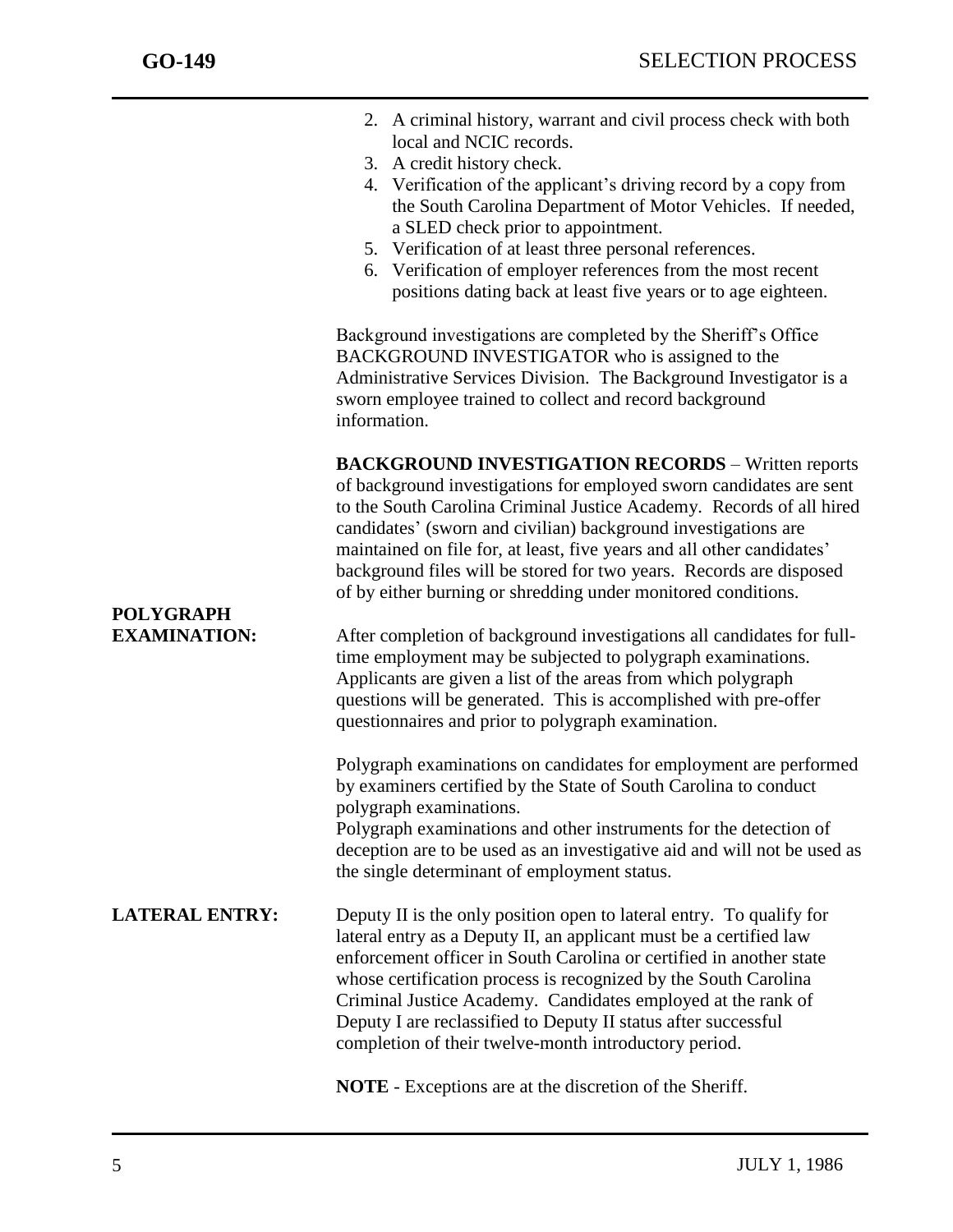| <b>DISQUALIFICATION:</b>              | Any applicant not selected for employment and not rejected for a<br>permanent disqualification may reapply after a period of one year. A<br>permanent disqualification may include:<br>1. A felony conviction, conviction of a crime of moral turpitude,<br>or a misdemeanor conviction carrying a sentence of one year<br>or more.<br>2. Background investigation that reflects poor character.<br>All candidates not appointed to introductory status are informed in<br>writing within ten days of the specific reason. Record retention of all<br>candidates not appointed to introductory status are maintained on file<br>for at least three years and then destroyed under controlled conditions.<br>Applicants disqualified because of temporary conditions may reapply<br>when those conditions no longer constitute a disqualifying factor.             |
|---------------------------------------|-------------------------------------------------------------------------------------------------------------------------------------------------------------------------------------------------------------------------------------------------------------------------------------------------------------------------------------------------------------------------------------------------------------------------------------------------------------------------------------------------------------------------------------------------------------------------------------------------------------------------------------------------------------------------------------------------------------------------------------------------------------------------------------------------------------------------------------------------------------------|
| <b>HIRING ACTION:</b>                 | Candidates for hire are selected by the Sheriff who recommends<br>salary and grade. Factors considered are experience, education and<br>critical skills. Job-related college degrees equate to salary increases<br>of (5%) for an Associate's Degree, (10%) for a Bachelor's Degree<br>and (15%) for a Master's Degree. Qualified experience may equate to<br>a salary increase and will be determined based on prior civilian law<br>enforcement experience. Critical skills, such as Spanish bi-lingual,<br>may equate to salary increases up to (5%). The Sheriff's<br>Administrative Coordinator, or designee, prepares a Personnel Order<br>containing the effective date of employment and other pertinent data.                                                                                                                                            |
| <b>INTRODUCTORY</b><br><b>PERIOD:</b> | The Administrative Services Division is responsible for processing all<br>other internal paperwork required for employment. New hires are<br>placed on payroll at the beginning of a two-week pay period.<br>All entry-level employees, sworn and civilian are appointed to an<br>introductory status. The introductory period for sworn and<br>communications positions is at least one year while civilian<br>employees is at least a period of six months. The introductory period<br>for non-certified sworn personnel begins upon successful completion<br>of Criminal Justice Academy training. The probationary period for<br>certified personnel will begin on date of hire. Communications<br>personnel must complete entry-level training before being granted<br>regular status.<br>Newly hired sworn personnel used in special assignments will begin |
|                                       | their formal introductory period when assigned to their normal entry-<br>level duties.                                                                                                                                                                                                                                                                                                                                                                                                                                                                                                                                                                                                                                                                                                                                                                            |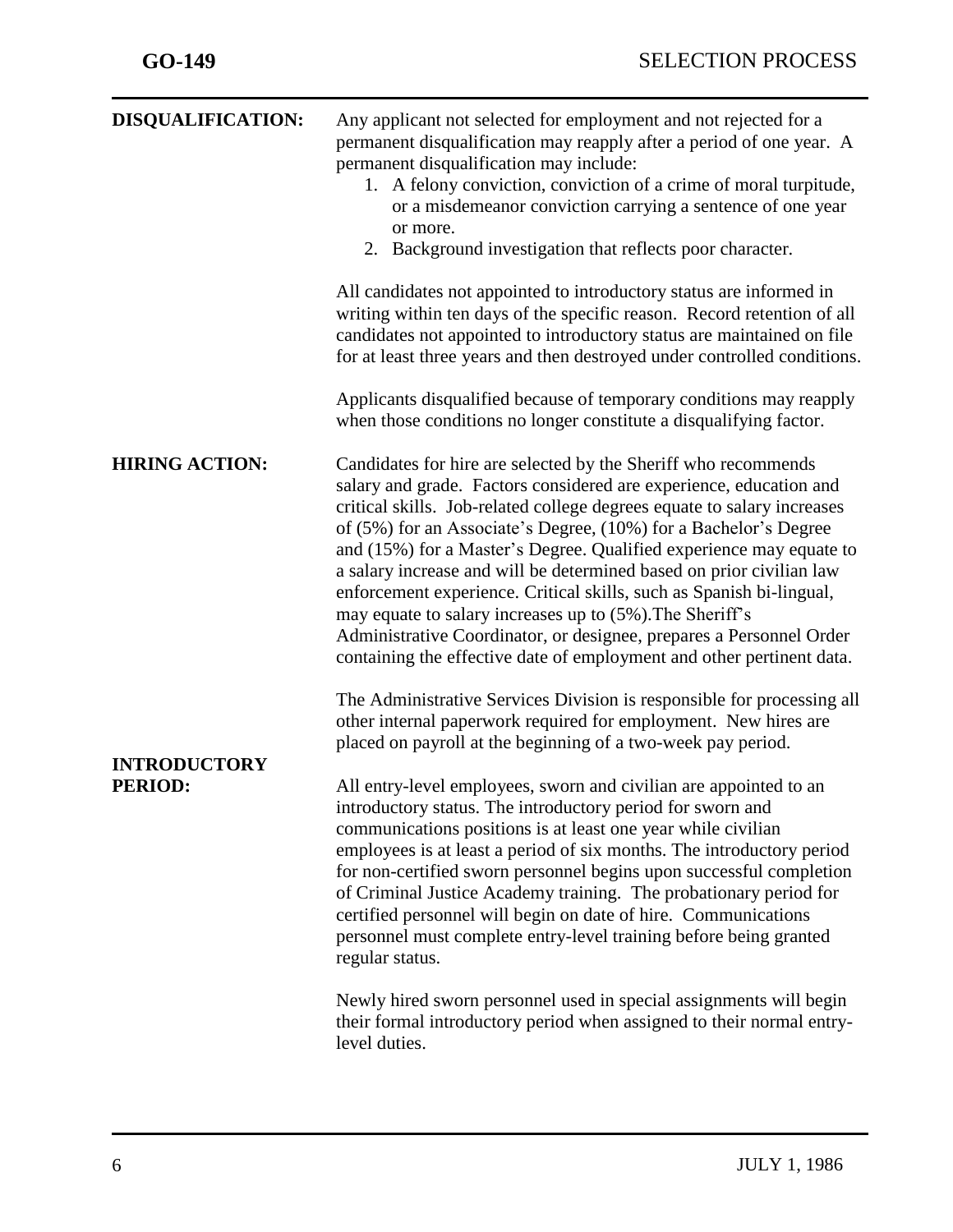During the introductory period, sworn, communications personnel, and Reserve Deputies, are evaluated on a quarterly basis using valid, useful, and non-discriminatory procedures. Civilian employee are evaluated on a bi-monthly basis.

These assessments are formal and follow a standard performance appraisal format.

During the introductory period, a Deputy Sheriff or civilian employee may contest an appraisal by appealing to the next highest supervisor, after discussing the appraisal with the supervisor responsible for completing the evaluation. A contested appraisal may be appealed to the affected Division Commander, who will make a final disposition. The Sheriff has final managerial oversight on performance issues.

Introductory sworn and civilian employees are not entitled to the full grievance process, which is available to permanent, regular status personnel.

#### **DEPUTY SHERIFFS:** A deputy applicant is contacted by mail or electronically within five working days of receipt of his or her application. The selection process is explained in writing and a pre-employment applicantscreening questionnaire is enclosed for completion. Mailed questionnaires are to be returned within fifteen days.

Deputy applicants and questionnaires are processed as follows:

1. Returned completed questionnaires are inspected by the Director of Personnel/Recruitment, or his designee, for acceptance.

Approved questionnaires are filed along with the respective applications and placed in an active file for interview. Nonacceptable questionnaires are those which reflect criminal violations, repeated traffic offenses, unlawful narcotic/drug usage or unacceptable responses to drug related questions, acts of moral turpitude or other behavior that may detract from the professional standards expected of Greenville County Sheriff's Deputies. Non-acceptable questionnaires and their applications are placed in an inactive file and destroyed under controlled conditions after three years.

- 2. Applications without completed questionnaires or those of questionnaires not returned as specified will be placed in an inactive file and destroyed under controlled conditions after three years.
- 3. As the current candidate pool is depleted and vacancies arise, the Sheriff's Office will hold an Employment Interview Board. Normally, this occurs on an as-needed basis, but the Sheriff's Office is not bound to a specific time period.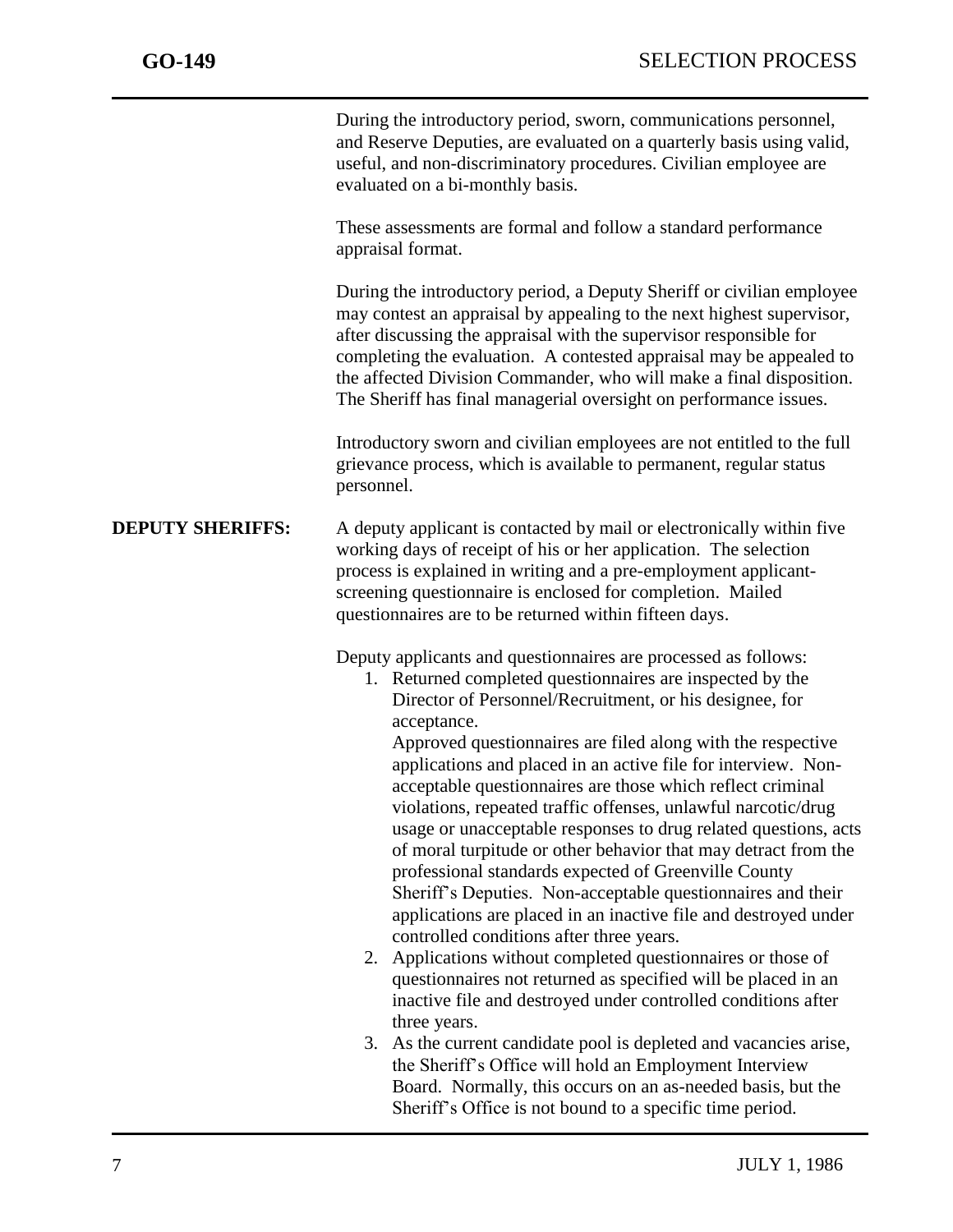Employment Interview Boards are organized by the Director of Personnel/Recruitment with approval of the Sheriff. Interview questions are reviewed for compliance with employment law. At the conclusion of an employment board, a list of candidates and their respective scores is compiled for selection purposes. Of the total scores awarded by a board, a deputy sheriff candidate must score a minimum of 35 points or higher to be eligible for employment. The selection list is given to the Director of Personnel/Recruitment and the Sheriff for their consideration concerning further processing. The Sheriff will determine, from the final list of eligible candidates, who will be subjected to background investigations.

A candidate's background investigation is completed by the Background Investigator. Upon completion of a background investigation and polygraph examination the Sheriff will indicate if an applicant is to receive a conditional offer of employment. The Sheriff makes the final decision on employment and may, at his discretion, interview a candidate prior to his decision.

#### **SELECTION PROCESS FOLLOWING A CONDITIONAL OFFER OF EMPLOYMENT:**

- 1. The candidate is to submit to drug screening.
- 2. The candidate is subjected to a medical examination by a licensed physician.
- 3. The candidate is examined for psychological fitness for law enforcement duties by a licensed psychologist or psychiatrist.

**EMPLOYEE INTAKE** - New employees report to the Administrative Services Division for instructions in the completion of necessary insurance, tax, retirement forms and employment documents. Deputy II recruits report to Supply/Property Control for uniforms and equipment. Platoon assignments are made by the Uniform Patrol Captain.

### **SWORN PERSONNEL RESIGNATIONS/RETIREMENTS –**

Prior to the departure of resigning or retiring personnel, supervisors are responsible for the following requirements:

- 1. State tickets that can be signed-off are disposed.
- 2. State ticket books are collected and immediately forwarded to Traffic Enforcement.
- 3. Determine the resigning deputy's availability for court, most importantly for General Sessions's cases, and forward this information to Traffic Enforcement. Notify the General Sessions Docket Coordinator and request assistance with expediting affected cases through the court system.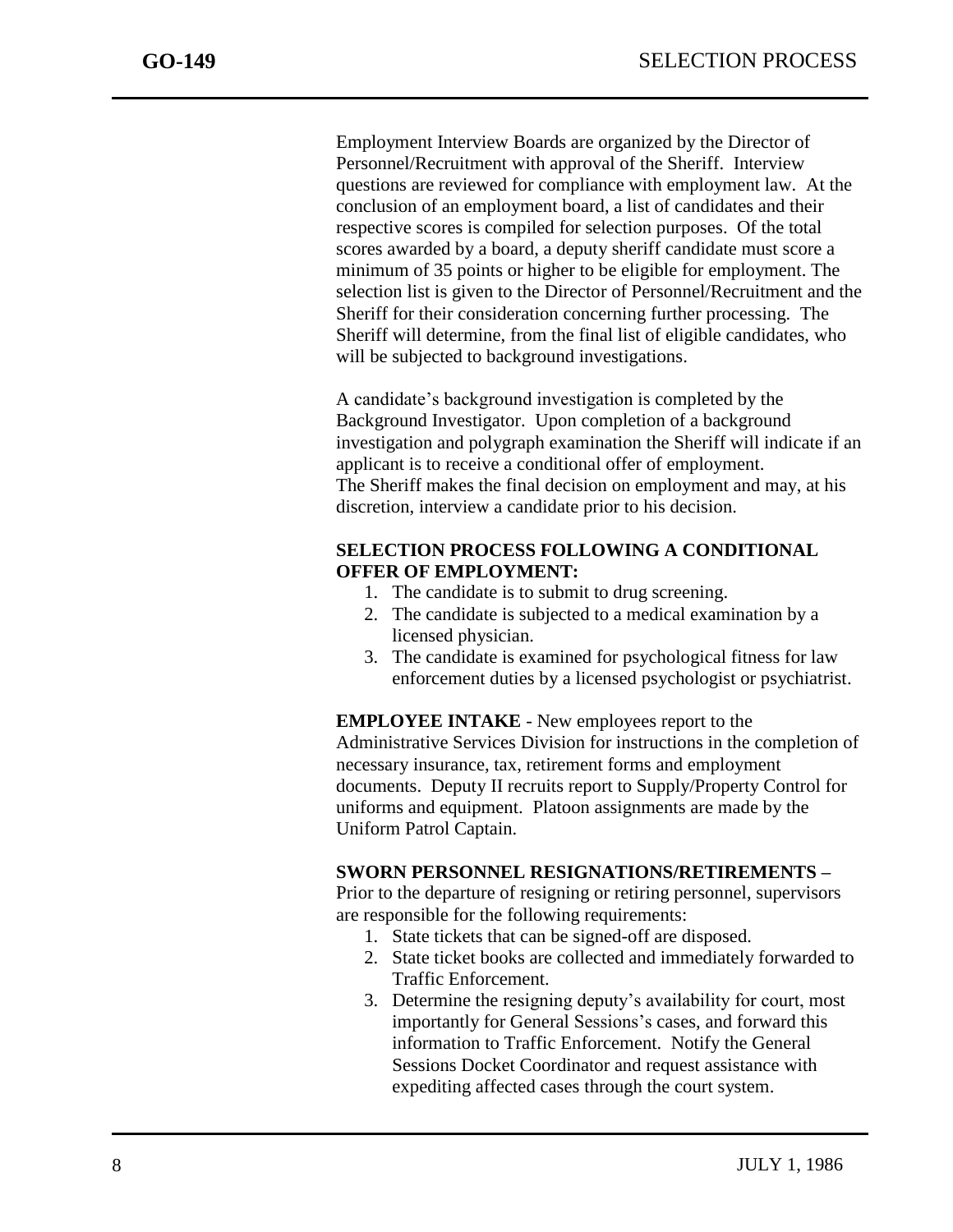**RESERVE** 

j

4. Review all property placed in Property and Evidence by the resigning/retiring deputy for disposal.

**DEPUTY SHERIFFS:** A reserve applicant is contacted by mail upon the receipt of his or her application. Written notification explains the selection process and includes a pre-employment screening questionnaire. Completed questionnaires are to be returned within ten working days.

> Returned completed questionnaires are inspected by the Director of Personnel/Recruitment, or his designee, for acceptance. Approved questionnaires are filed along with the respective applications and placed in an active file for interview. Nonacceptable questionnaires are those which reflect criminal violations, repeated traffic offenses, unlawful narcotic/drug usage or unacceptable responses to drug related questions, acts of moral turpitude or other behavior that may detract from the professional standards expected of Greenville County Sheriff's Deputies. Nonacceptable questionnaires and their applications are placed in an inactive file and destroyed under controlled conditions after three years.

Employment Interview Boards are organized by the Director of Personnel/Recruitment with approval of the Sheriff. Interview questions are reviewed for compliance with employment law and are to be job related. At the conclusion of an employment board, a list of candidates and their respective scores is compiled for selection purposes. Of the total scores awarded by a board, a Reserve Deputy candidate must score a minimum of 33 points or higher from board members to be eligible for employment. The selection list is given to the Director of Personnel/Recruitment and the Sheriff for their consideration concerning further processing.

A Reserve candidate's background investigation is completed by the Background Investigator. Following the background investigation, a polygraph test, physical abilities test and pre-employment drug screening are scheduled. Upon completion, the background investigation report and testing results are submitted to the Director of Personnel/Recruitment.

Recommendations for selection are forwarded to the Sheriff for consideration by the Director of Personnel/Recruitment.

### **SELECTION PROCESS FOLLOWING A CONDITIONAL OFFER OF EMPLOYMENT:**

- 1. The candidate is to submit to drug screening.
- 2. The candidate is subjected to a medical examination by a licensed physician.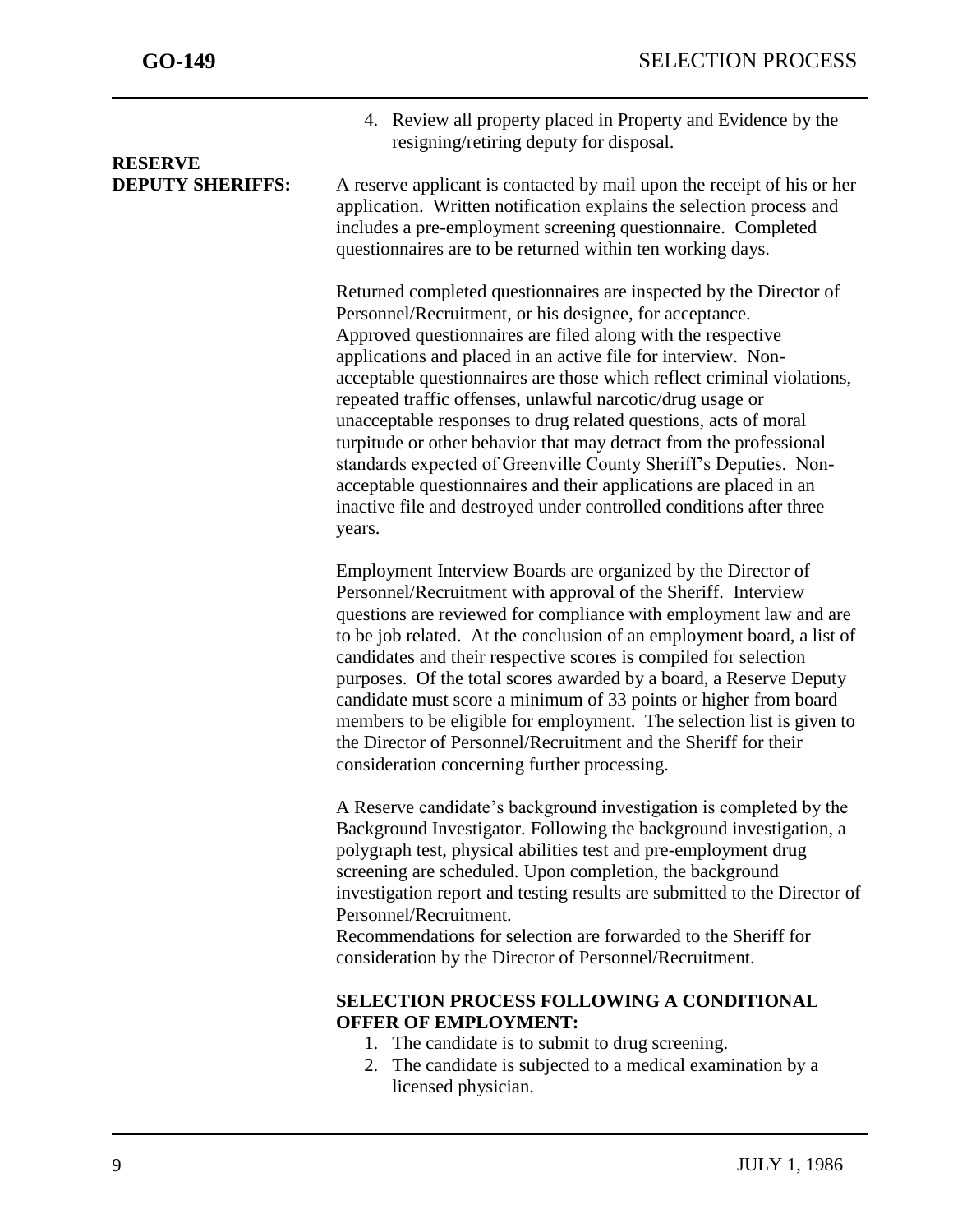- 3. The candidate completes the physical abilities test. Physical abilities must meet the minimum standards as required for admission to the South Carolina Criminal Justice Academy.
- 4. The candidate is examined for psychological fitness for law enforcement duties by a licensed psychologist or psychiatrist.

Reserve candidates must successfully complete the Reserve Officers Training Class conducted by the Center for Advanced Training that is sanctioned by the South Carolina Criminal Justice Academy. A passing score of 75% is necessary for successful completion.

**SPECIALIST:** A Communications Specialist applicant is contacted by mail, or electronically, within five working days of receipt of his or her application. The selection process is explained in writing and a preemployment applicant-screening questionnaire is enclosed for completion. Mailed questionnaires are to be returned within ten days.

Applications and questionnaires are processed as follows:

- 1. Returned completed questionnaires are inspected by the Director of Personnel/Recruitment, or his designee, for acceptance. Approved questionnaires are filed along with the respective applications and placed in an active file for interview. Non-acceptable questionnaires are those which reflect criminal violations, repeated traffic offenses, unlawful narcotic/drug usage or unacceptable responses to drug related questions, acts of moral turpitude or other behavior that may detract from the professional standards expected of Greenville County Sheriff's Office employees. Non-acceptable questionnaires and their applications are placed in an inactive file and retained for another eighteen months to be destroyed under controlled conditions.
- 2. Applications without completed questionnaires or those of questionnaires not returned as specified will be placed in an inactive file and destroyed under controlled conditions after three years.
- 3. As the current candidate pool is depleted and vacancies arise, the Sheriff's Office will hold an Employment Interview Board. Normally, this occurs on an as-needed basis, but the Sheriff's Office is not bound to a specific time period.

Employment Interview Boards are organized by the Director of Personnel/Recruitment with approval of the Sheriff. Interview questions are reviewed for compliance with employment law and job related.

At the conclusion of an employment board, a list of candidates and their respective scores is compiled for selection purposes. Of the total scores awarded by a board, a communications candidate must score a

# **COMMUNICATIONS**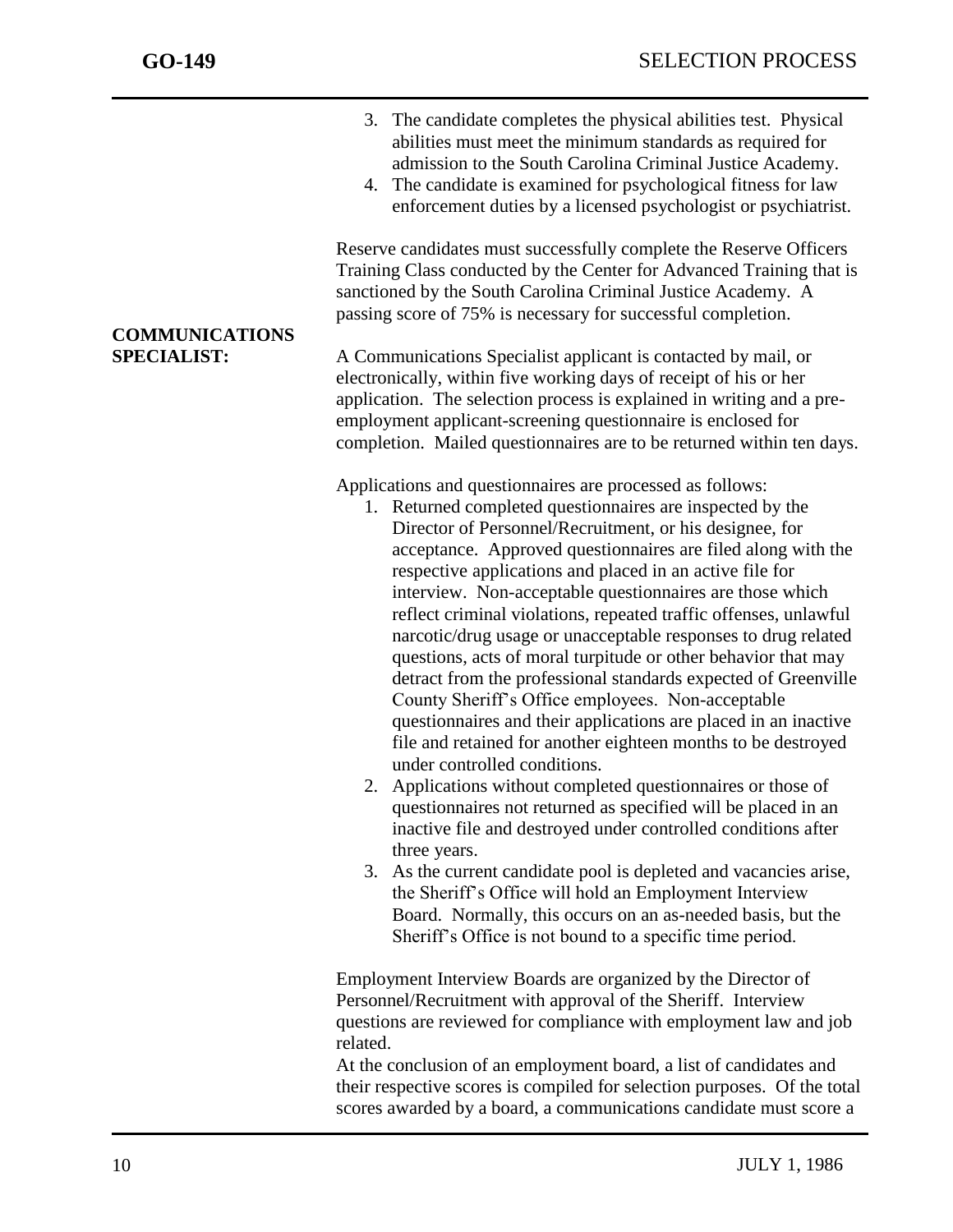minimum of 34 points or higher from board members to be eligible for employment. The selection list is given to the Director of Personnel/Recruitment and the Sheriff for their consideration concerning further processing. The Sheriff determines who will be subjected to background investigations.

A candidate's background investigation is completed by the Background Investigator. Following the background investigation, a polygraph examination is scheduled. Upon completion, the background investigation report and testing results are submitted to the Director of Personnel/Recruitment. Recommendations for selection are forwarded to the Sheriff for consideration by the Director of Personnel/Recruitment.

Following a conditional offer of employment, candidates are scheduled for a drug screening, medical examination by a licensed physician and psychological evaluation.

**EMPLOYEE INTAKE** - New employees report to the Administrative Services Division for instructions in the completion of necessary insurance, tax, retirement forms and employment documents. Platoon assignments are made by the Uniform Patrol Captain.

## **NON-SWORN**

**PERSONNEL:** A non-sworn applicant is contacted by mail within five working days of receipt of his or her application. The selection process is explained in writing and a pre-employment applicant-screening questionnaire is enclosed for completion. Questionnaires are to be returned within ten days.

Non-sworn applications and questionnaires are processed as follows:

- 1. Returned completed questionnaires are inspected by the Director of Personnel/Recruitment, or his designee, for acceptance.
- 2. Approved questionnaires are filed along with the respective applications and placed in an active file for interview. Nonacceptable questionnaires are those which reflect criminal violations, repeated traffic offenses, unlawful narcotic/drug usage or unacceptable responses to drug related questions, acts of moral turpitude or other behavior that may detract from the professional standards expected of Greenville County Sheriff's Office employees.

Non-acceptable questionnaires and their applications are placed in an inactive file and retained for another eighteen months to be destroyed under controlled conditions.

3. Applications without completed questionnaires or those of questionnaires not returned as specified will be placed in an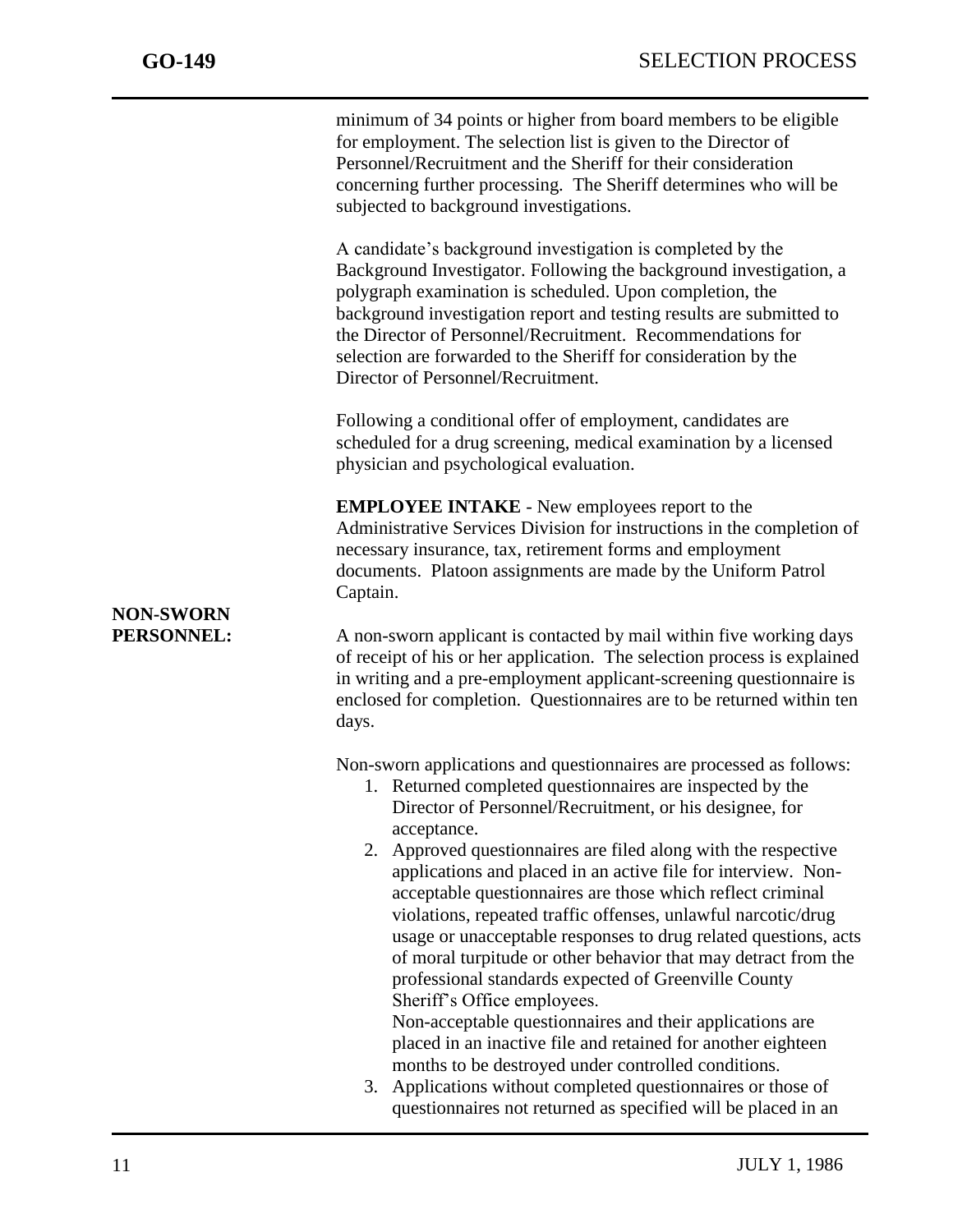inactive file and destroyed under controlled conditions after three years.

4. As the current candidate pool is depleted and vacancies arise, the Sheriff's Office will hold an Employment Interview Board. Normally, this occurs on an as-needed basis, but the Sheriff's Office is not bound to a specific time period.

Employment Interview Boards are organized by the Director of Personnel/Recruitment with approval of the Sheriff. Interview questions are reviewed for compliance with employment law. At the conclusion of an employment board, a list of candidates and their respective scores is compiled for selection purposes. Of the total scores awarded by a board, a candidate must score a minimum of 33 points or higher from board members to be eligible for employment. The selection list is given to the Director of Personnel/Recruitment and the Sheriff for their consideration concerning further processing. The Sheriff determines who will be subjected to background investigations.

A candidate's background investigation is completed by the Background Investigator. Following the background investigation, a polygraph examination is scheduled. Upon completion, the background investigation report and testing results are submitted to the Director of Personnel/Recruitment. Recommendations for selection are forwarded to the Sheriff for consideration by the Director of Personnel/Recruitment.

Following a conditional offer of employment candidates are scheduled for pre employment drug screening, and if required, medical screening by a licensed physician.

**EMPLOYEE INTAKE** - New employees report to the Administrative Services Division for instructions in the completion of necessary insurance, tax, retirement forms and employment documents. Division assignments are based on vacancies at the time.

# **SCHOOL CROSSING**

**GUARDS:** A School Crossing Guard applicant is contacted by mail within five working days of receipt of his or her application and pre-employment applicant-screening questionnaire. Applicants are scheduled for an interview by the Crossing Guard Coordinator and the selection process is explained to applicants in writing in the case that there are no positions currently available for employment

> Crossing Guard applications and questionnaires are processed as follows:

1. Returned completed questionnaires are inspected by the Crossing Guard Coordinator or their designee, for acceptance.